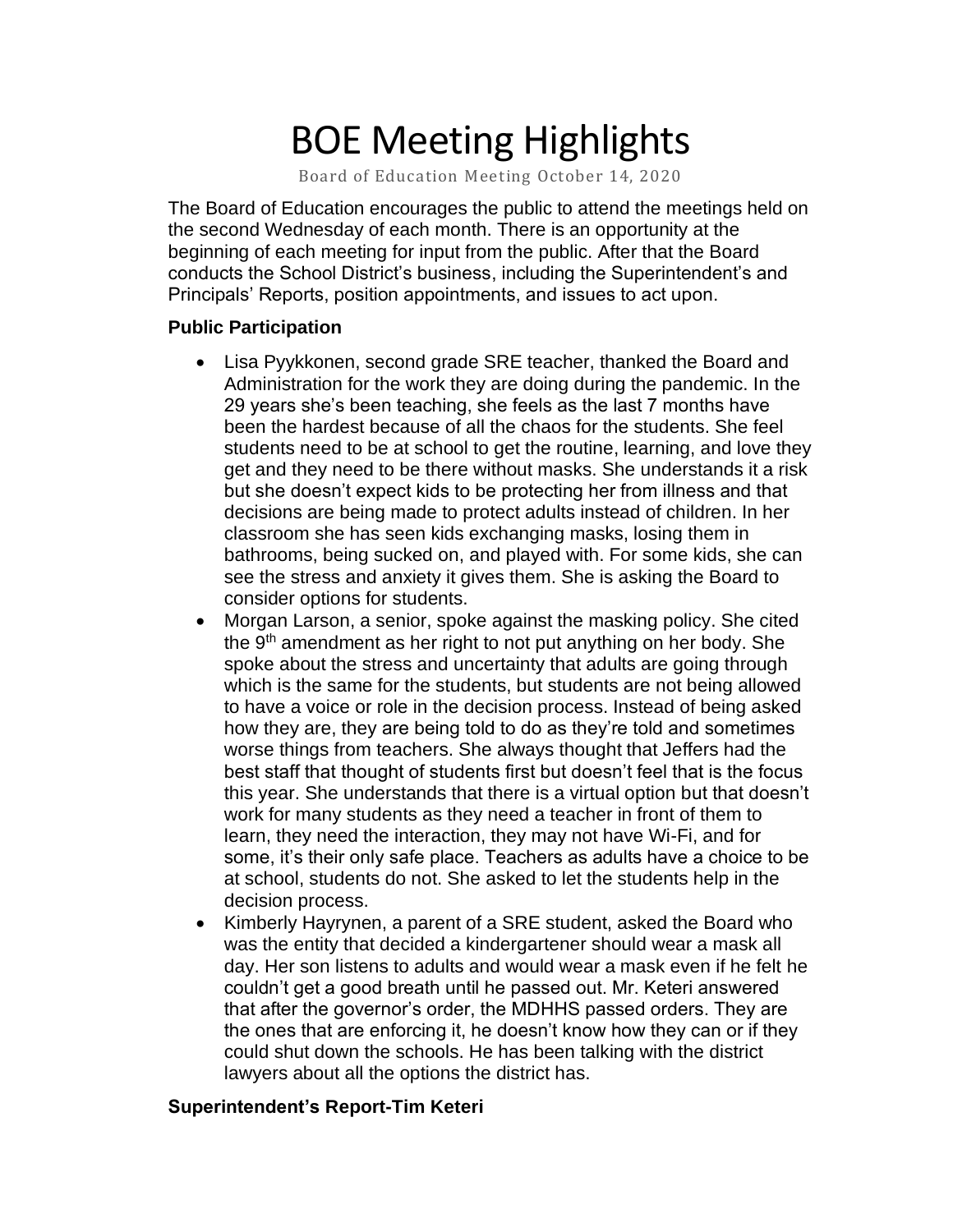- School is back in session after a two week shut down. The longer the schools can be in session, the better for students. He will be working with Mr. Lishinski and Mrs. Harris on a better process, such as a hybrid model, in case the schools get shut down again.
- Mrs. Larson, third grade teacher, requested a leave of absence for the remainder of the year for her family. Mr. Keteri wanted to recognize that that is important and fully supports her decision.
- The masking policy is in effect because of the MDHHS order which is in courts now. Every action has a reaction and the state isn't focusing on the reactions that are happening. Over 100 students in the district have moved to online learning and at least 40 have left the district completely to homeschool. He wants to get every kid back to being taught by the best staff around. Masking is a safety control issue and the district needs to find a solution for both sides, which hasn't been found yet but they will continue to push and strive as they move forward. He complimented Morgan Larson on her presentation and acknowledged that there were issues with teachers' wording in the beginning of the year and it was addressed. He apologized for it and assured he will not allow that kind of talk to continue. If we went to no masks, the district would lose state funding and wouldn't be able to operate. All aspects of the issue need to be recognized. He has been in contact with the lawyers about medical waivers, ADA requirements, and workplace safety.
- One hundred new chromebooks were ordered.
- The state budget is looking good. 75% of the funding came from a previous year. This year the district has 40 less students and the budget from that would be unattainable with the current staff. The fund equity is up in the air with so many unknowns.
- He has been dis

## **Principal's Report-Kim Harris, South Range Elementary**

- It is challenging times, but they're trying to be as regular and normal as possible at school.
- The Booster Club is running their fall fundraiser, selling Rada Cutlery this year.
- The club purchased Mrs. Raffaelli, music teacher, ukuleles for class.
- The 2 weeks of virtual learning went smoothly. The staff was phenomenal working together. Mrs. Lishinski, technology teachers, is great and they couldn't have done it without her.
- On Monday when the new masking policy went in place, 12 students switched to virtual. Three have come back to school. The teachers are doing extra work for the virtual learners by uploading videos and work for them but it is working well for the students.
- They had a virtual professional development day last Friday.